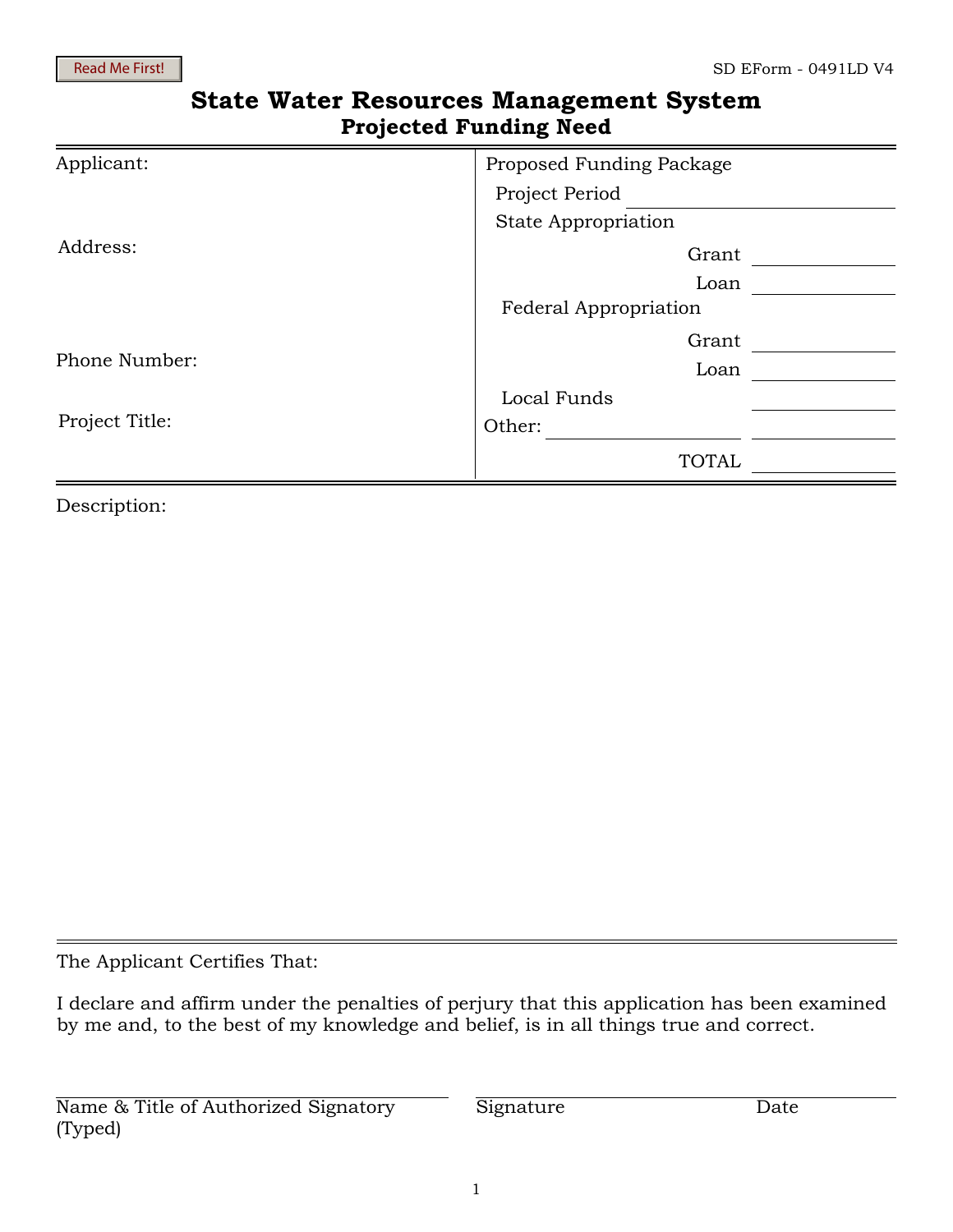# **Professional Consultants**

| City, State, and Zip: |  |
|-----------------------|--|
|                       |  |
|                       |  |
|                       |  |
|                       |  |
|                       |  |
|                       |  |
|                       |  |
|                       |  |
|                       |  |
|                       |  |
|                       |  |
| City, State, and Zip: |  |
|                       |  |
|                       |  |

Print Form Save As Save As Clear Form